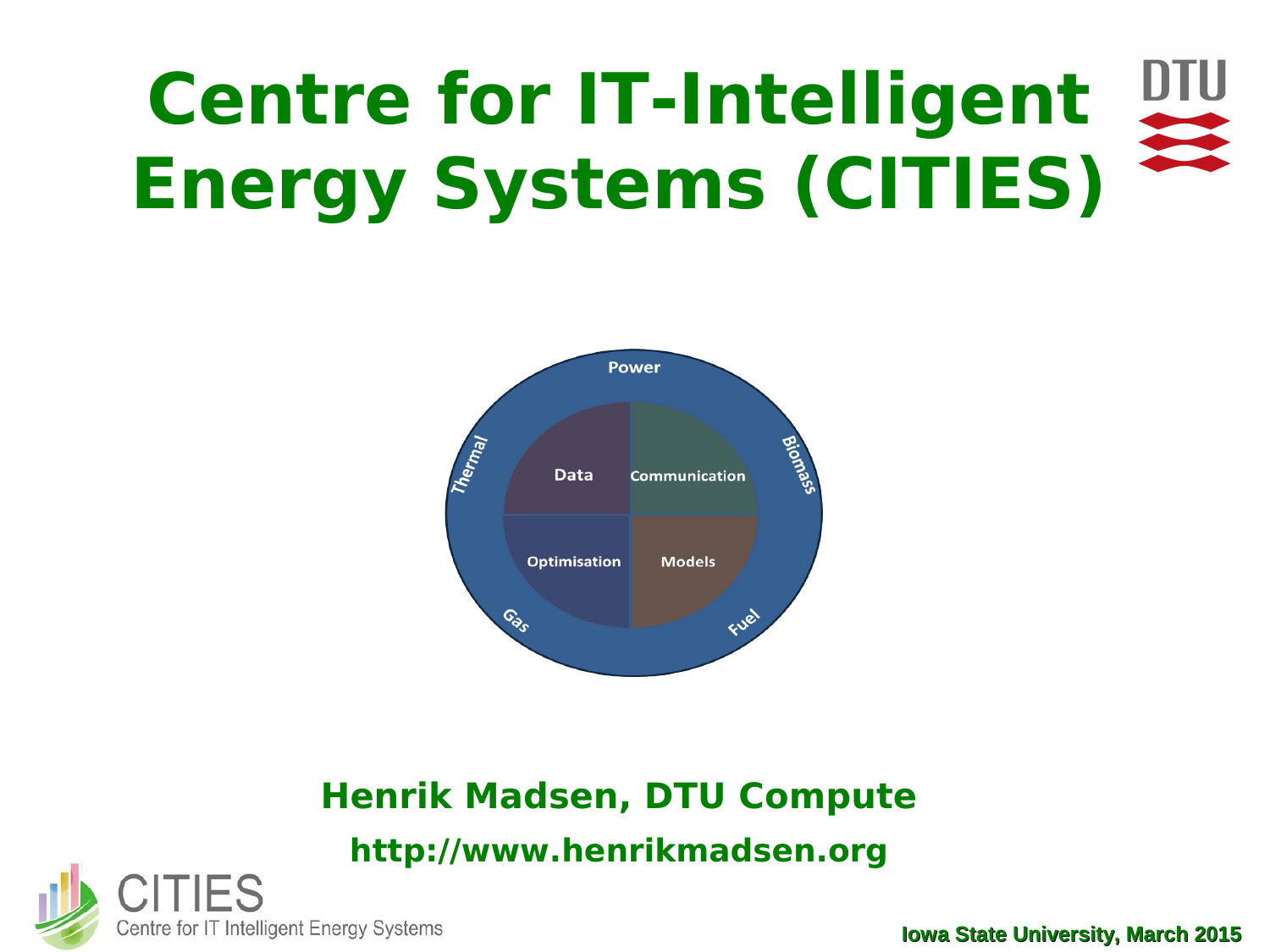Quote by B. Obama at the Climate Summit in New York: (a couple of weeks ago)

We are the **first generation** affected by climate changes, and we are the **last generation** able to do something about it!





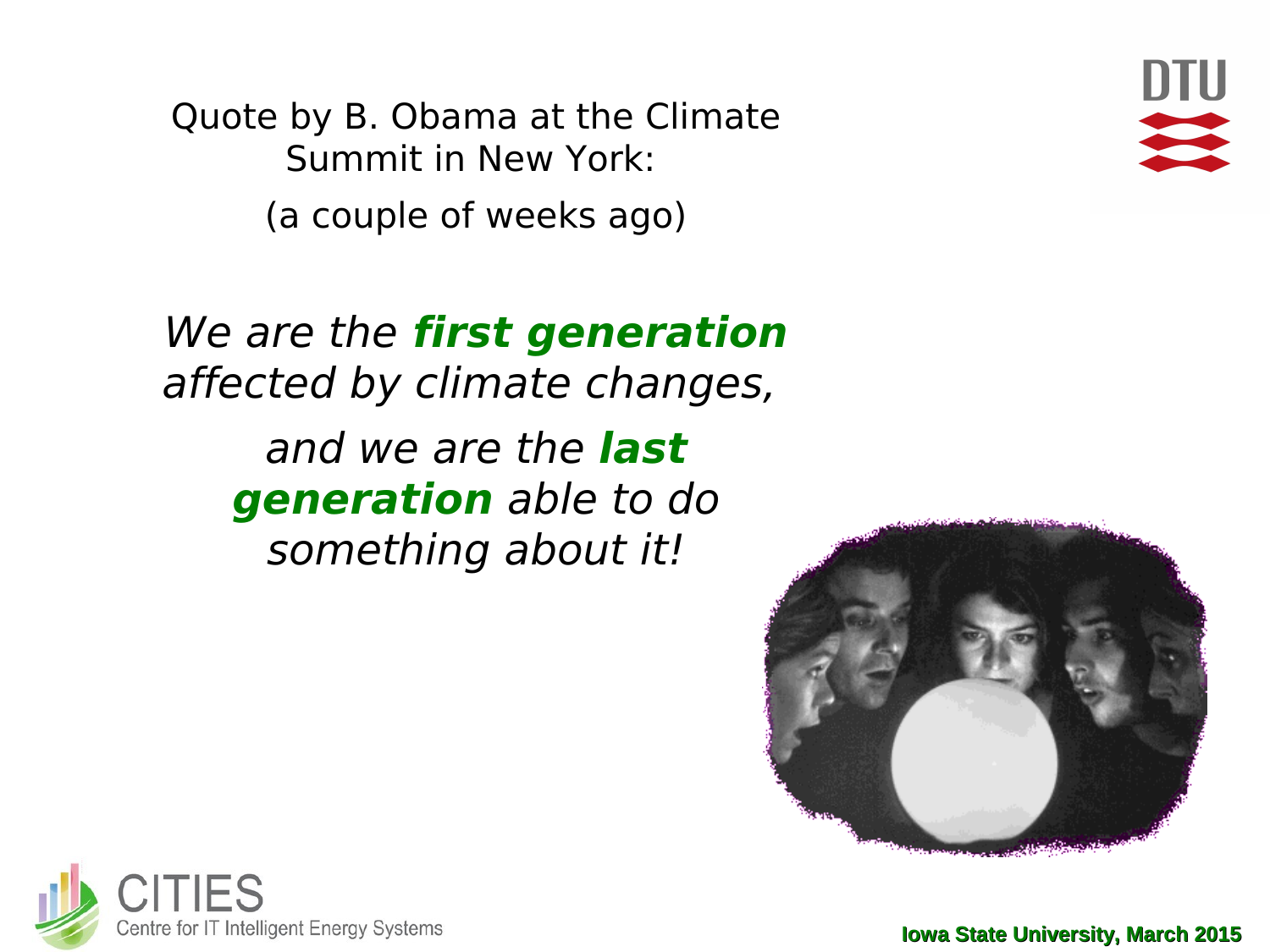# **Potentials for renewable energy**



- **Scenario:** We want to cover the worlds entire need for power using wind power.
- How large an area should be covered by wind turbines?



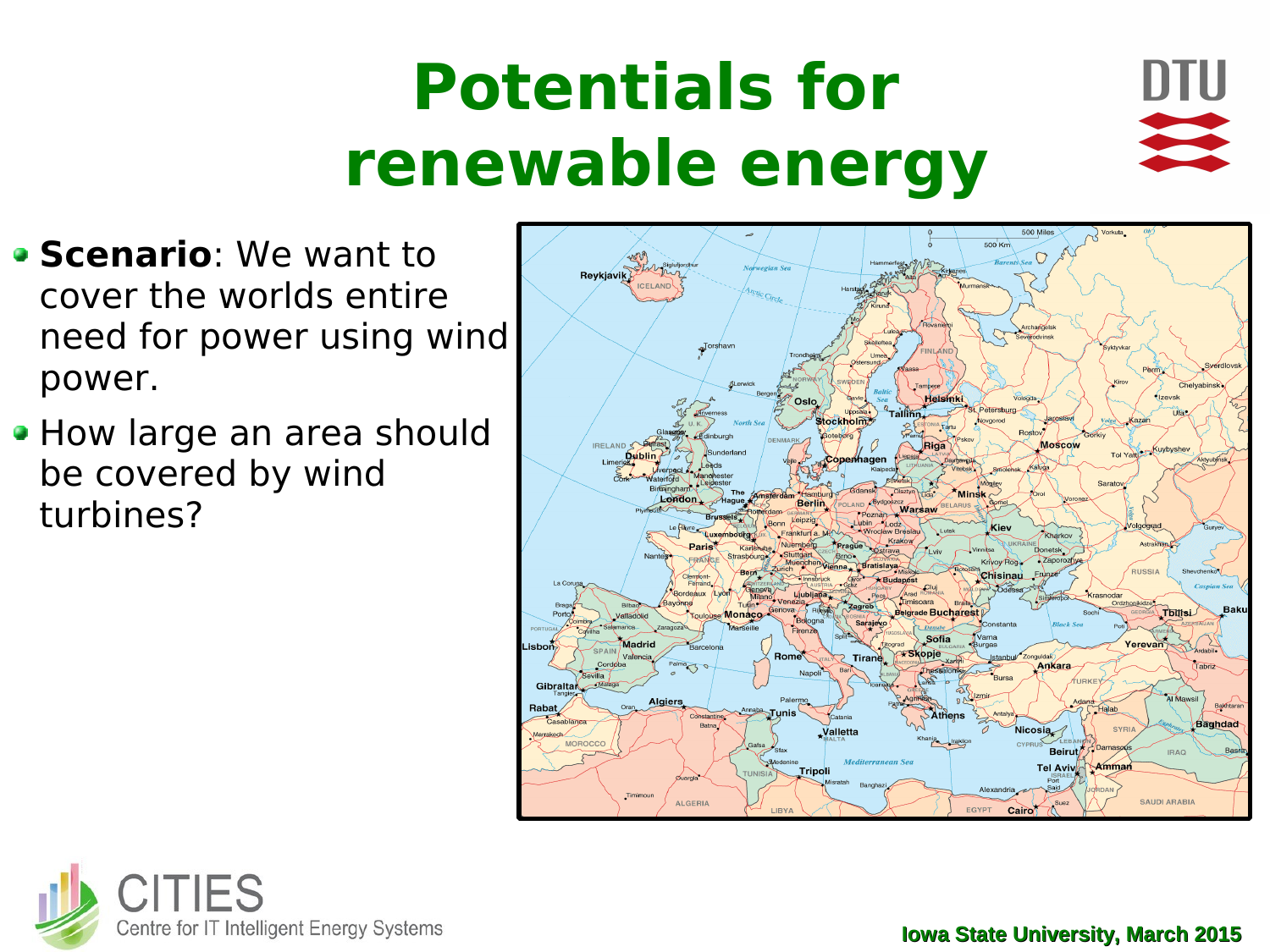# **Potentials for renewable energy**



- **Scenario:** We want to cover the worlds entire need for power using wind power
- **How large an area should** be covered by wind turbines?
- **<sup>c</sup>** Conclusion: Use intelligence ....
- Calls for **IT / Big Data / Smart Energy Solutions / Modelling / Optimization**



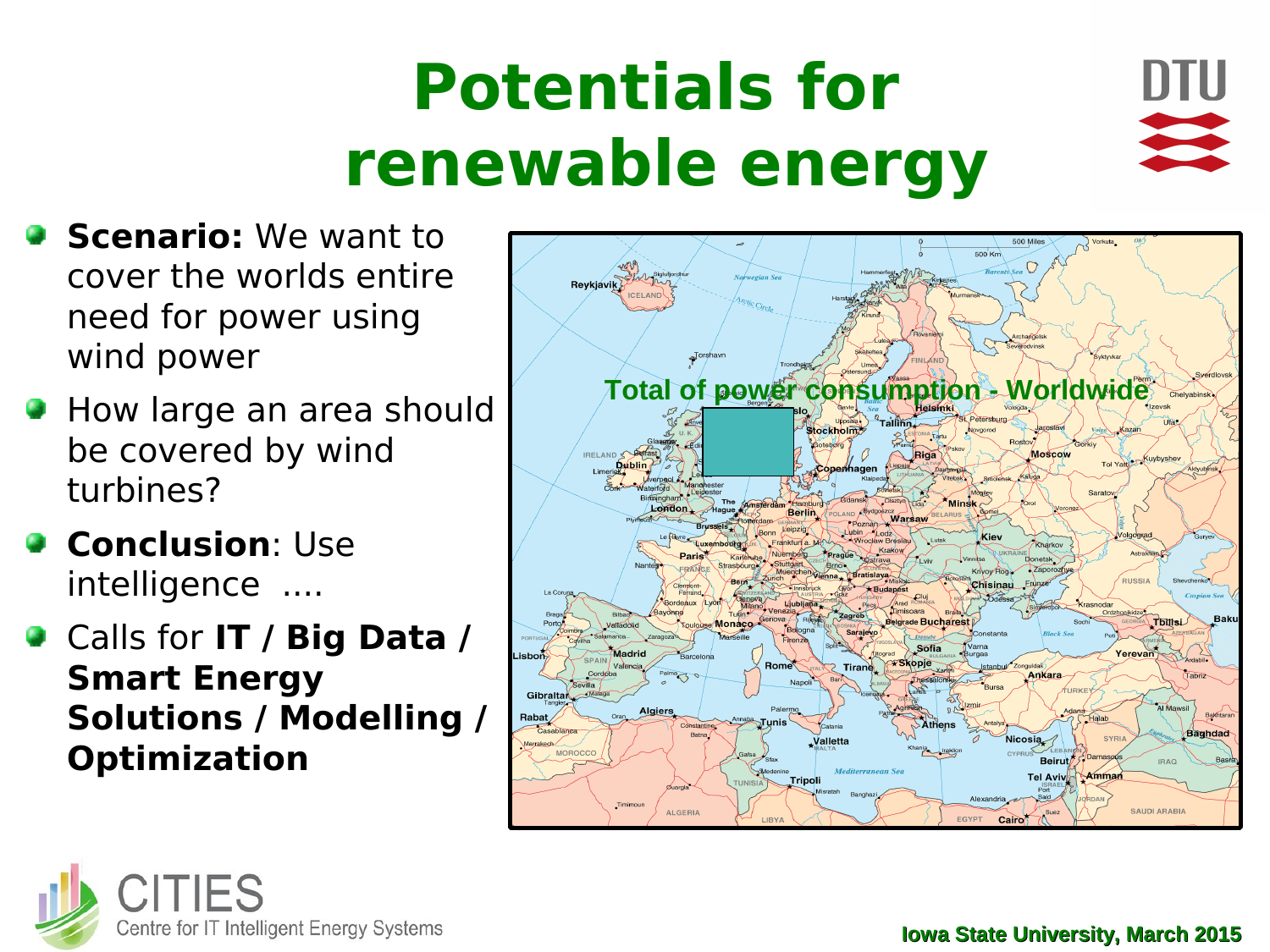



■ Wind power □ Demand

In 2008 wind power did cover the entire demand of electricity in 200 hours (West DK)





**■ Wind power □ Demand** 

**In December 2013 and January 2014 more than 55 pct of electricity load was covered by wind power**. And for several days the wind power production was more than 120 pct of the power load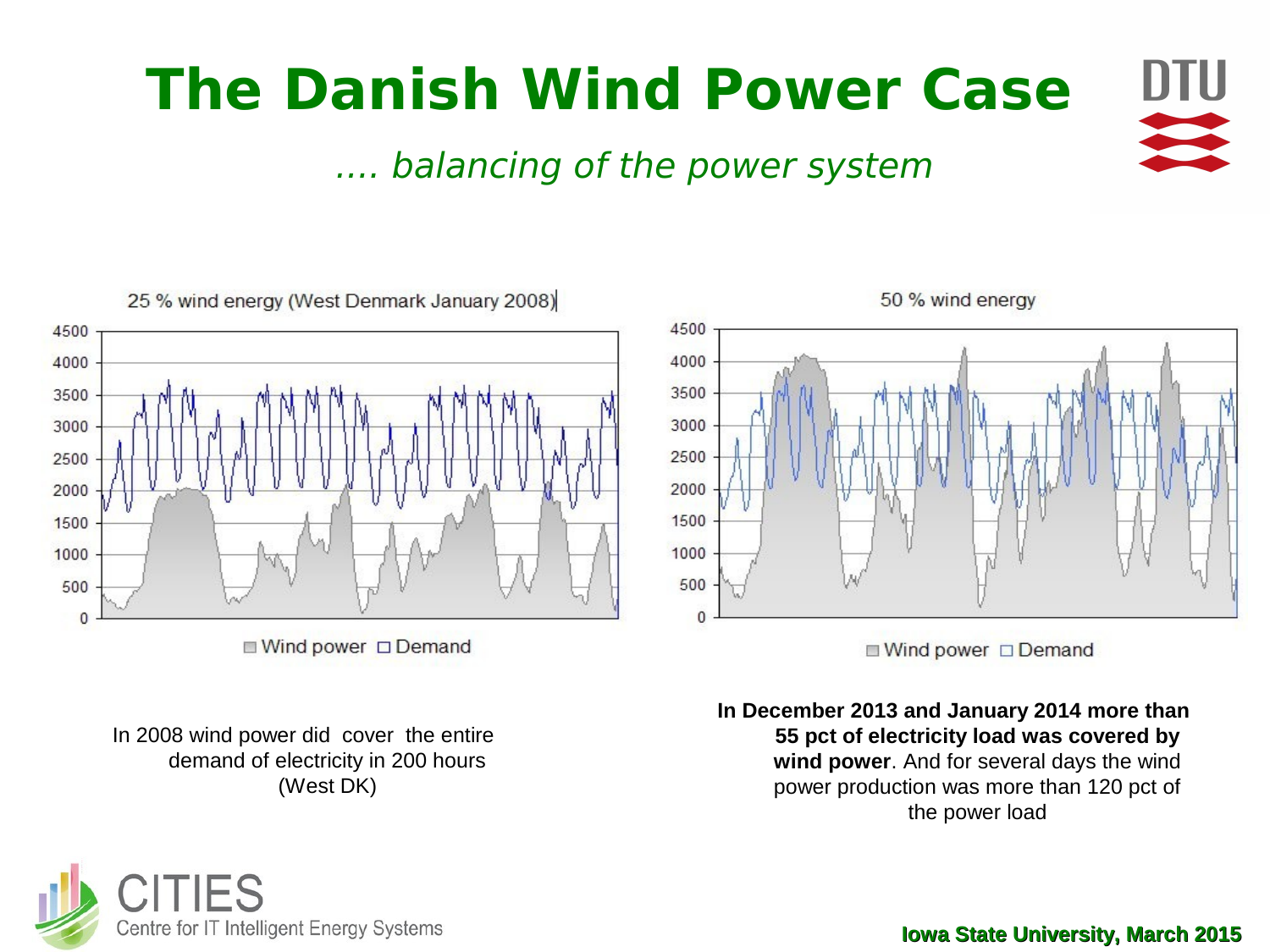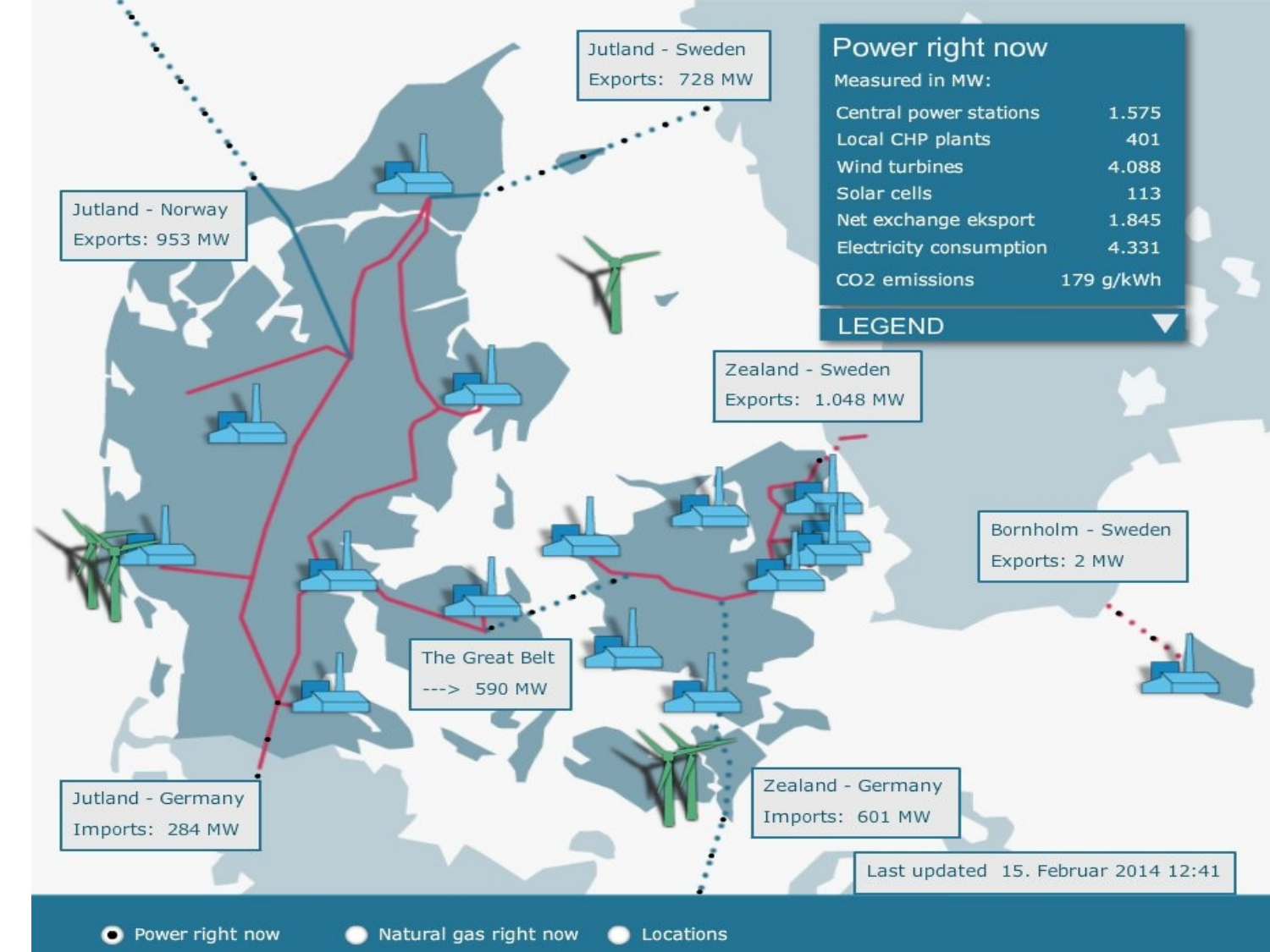## **Hypothesis**



#### The **central hypothesis of ESI** is that by **intelligently integrating** currently distinct energy flows (heat, power, gas and biomass) in we can enable very large shares of renewables, and consequently obtain substantial reductions in CO2 emissions.

**Intelligent integration** will (for instance) enable lossless 'virtual' storage on a number of different time scales.



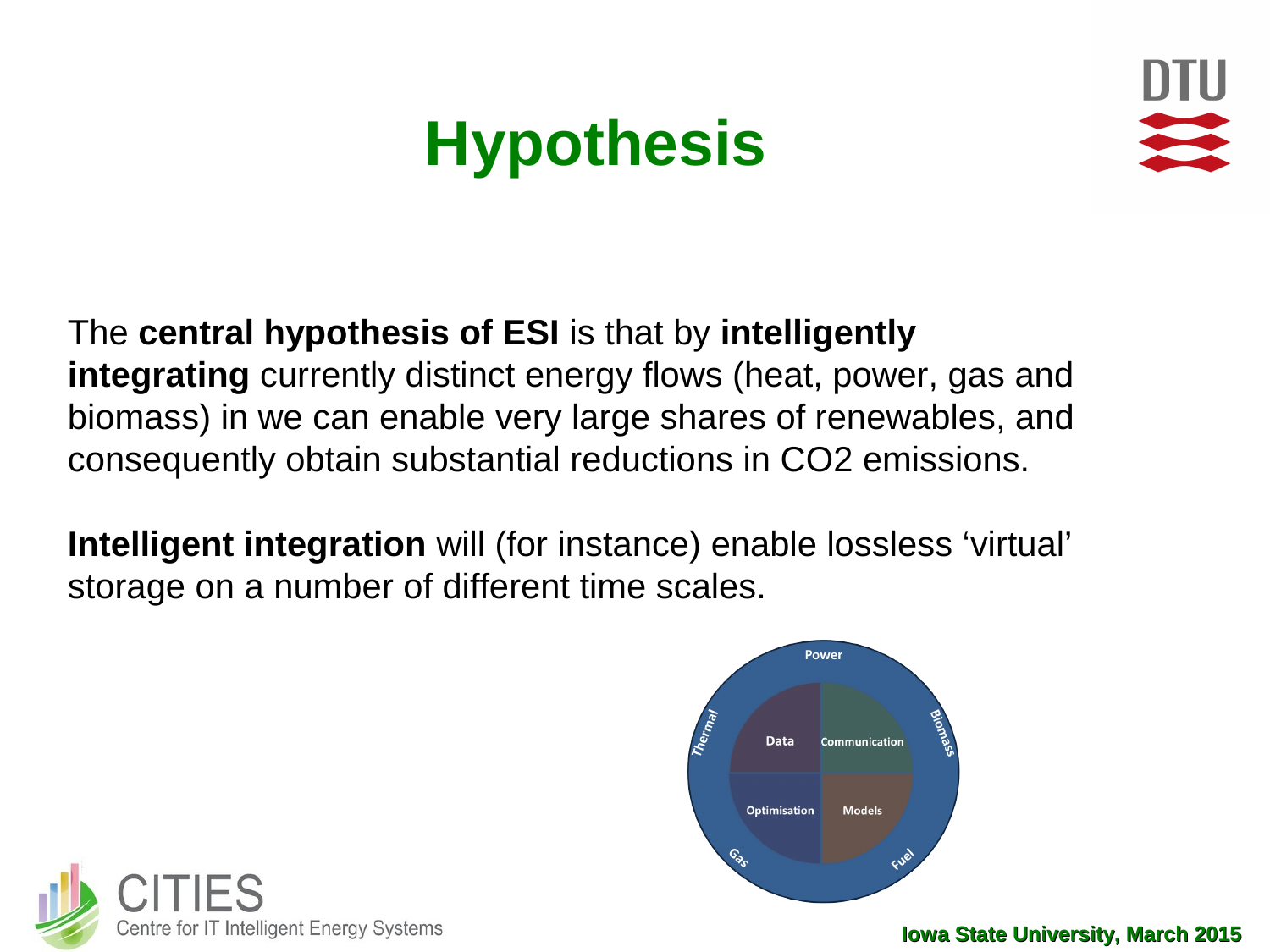## **Scientific Objective**



To establish methodologies and solutions for design and operation of integrated electrical, thermal, fuel pathways at all scales

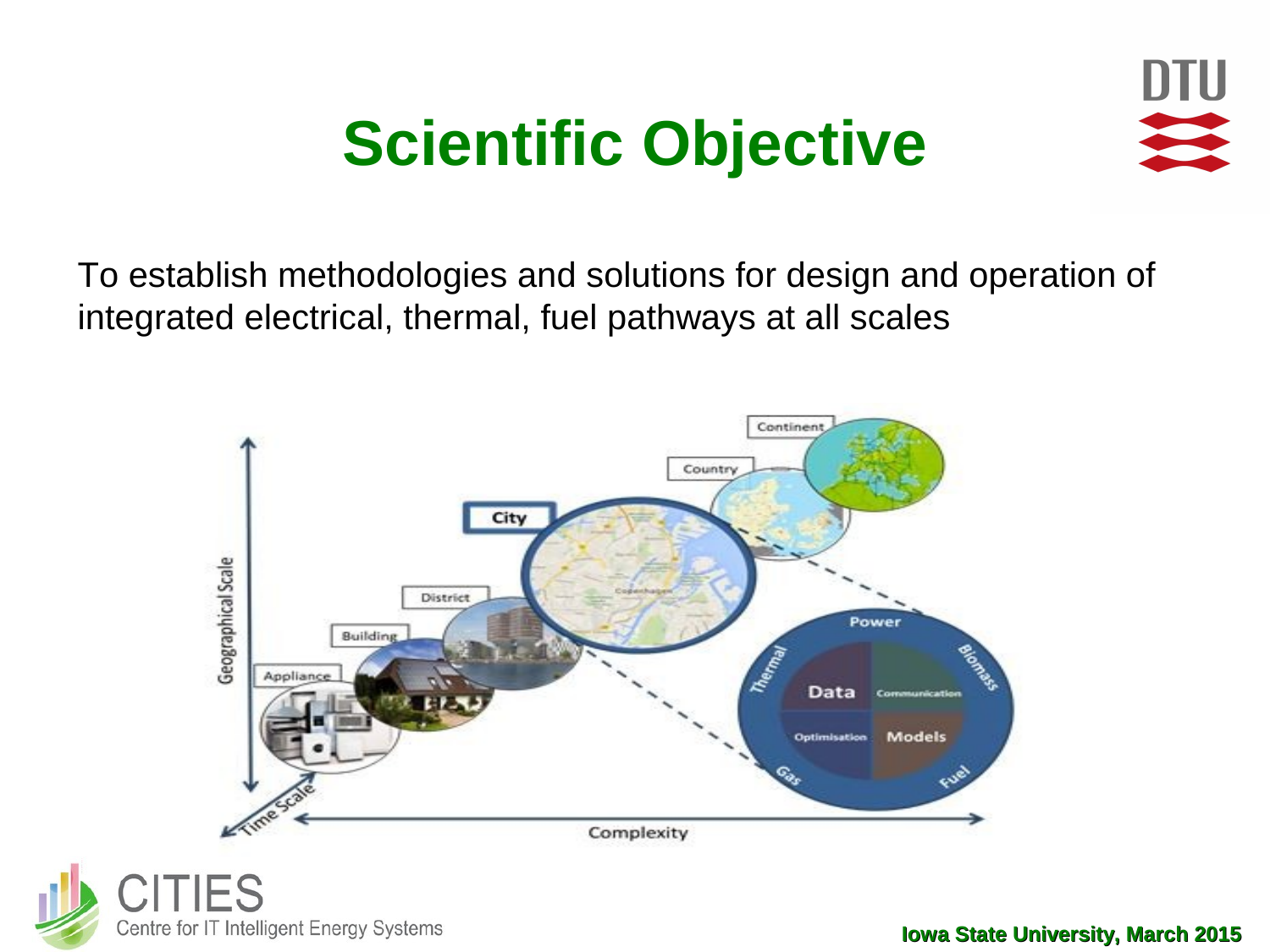### **Concepts**



**Energy Systems Integration** using data, models and IT solutions leading to **models and methods for planning and operation of future electric energy systems.**